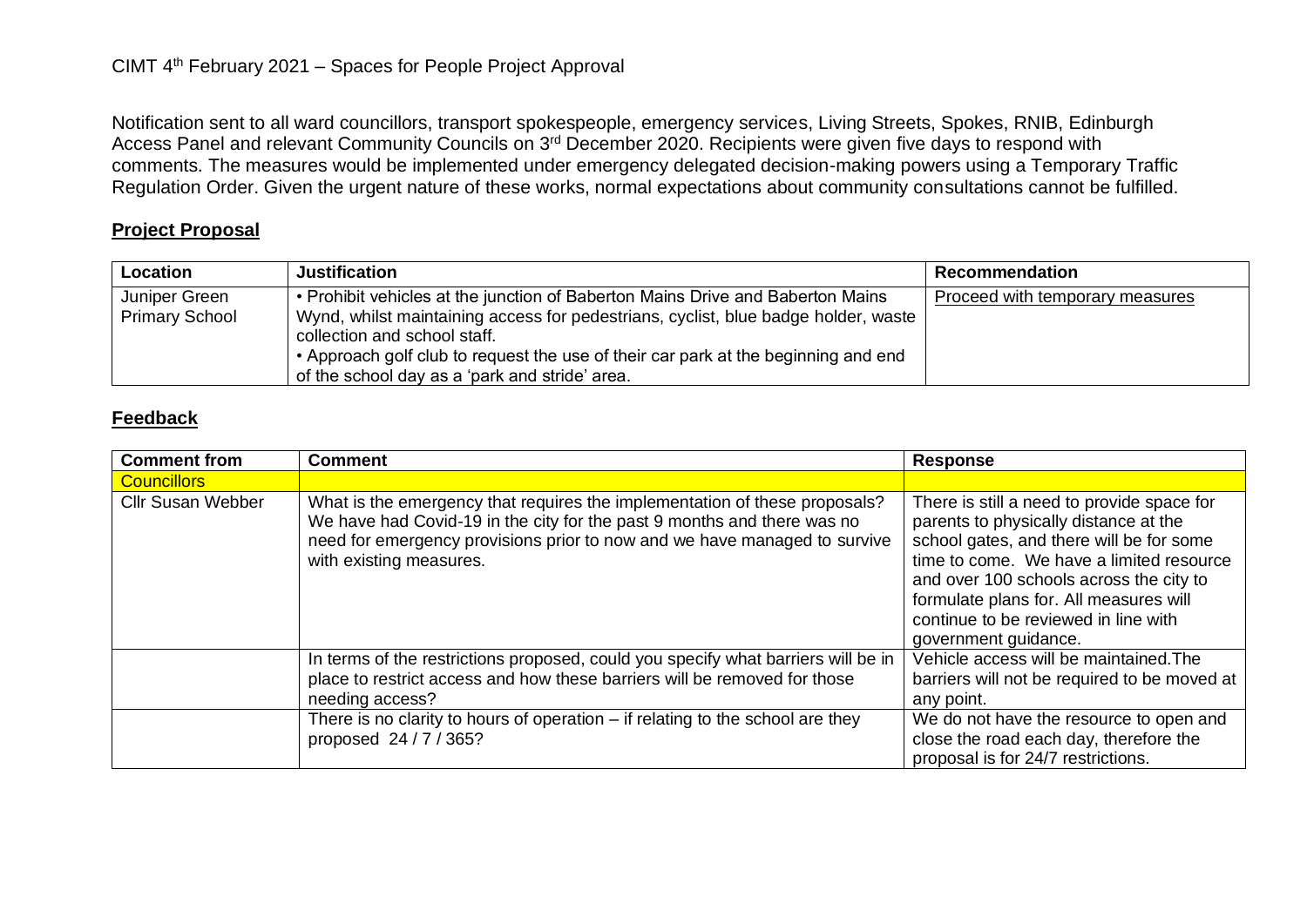|                                     | For those needing access (eg carers/tradesman/deliveries/emergency<br>vehicles), what access is available to them?                                                                                                                                                                                                                                                                                                  | Vehicle access will be maintained. The<br>barriers will not be required to be moved at<br>any point.                                                     |
|-------------------------------------|---------------------------------------------------------------------------------------------------------------------------------------------------------------------------------------------------------------------------------------------------------------------------------------------------------------------------------------------------------------------------------------------------------------------|----------------------------------------------------------------------------------------------------------------------------------------------------------|
|                                     | What enforcement of the new proposals will take place? If enforcement is<br>available for SfP, why is it not available for the current restrictions?                                                                                                                                                                                                                                                                | SfP measures will be enforced as and<br>when resources are available.                                                                                    |
|                                     | The biggest problem is that the current parking restrictions are not enforced.<br>If they were enforced there would be no need for these new proposals.                                                                                                                                                                                                                                                             | <b>Noted</b>                                                                                                                                             |
|                                     | The Golf Club is NOT an option for a park n stride – this would increase risk<br>to the residents living in Merilees court $-1$ cannot support this                                                                                                                                                                                                                                                                 | Your objection is noted                                                                                                                                  |
| <b>Community Councils</b>           | No comments to Spaces for People inbox                                                                                                                                                                                                                                                                                                                                                                              |                                                                                                                                                          |
|                                     |                                                                                                                                                                                                                                                                                                                                                                                                                     |                                                                                                                                                          |
| <b>Stakeholders</b>                 |                                                                                                                                                                                                                                                                                                                                                                                                                     |                                                                                                                                                          |
| <b>Robin Wickes Access</b><br>Panel | Based on my interpretation of Google Maps, it looks as though your proposed<br>road closure would totally isolate Baberton Mains Bank, Wynd and Wind for<br>general traffic since there is no alternative route. Please check. Perhaps the<br>closure is only part-time?                                                                                                                                            | Vehicle access will be maintained.<br>Residents will be exempt from the<br>prohibition.                                                                  |
| <b>Robin Wickes Access</b><br>Panel | Please ensure any park & stride route is suitable for wheelchair users and<br>others with mobility difficulties.                                                                                                                                                                                                                                                                                                    | Access for blue badge holders will be<br>maintained.                                                                                                     |
| <b>Public Feedback</b>              |                                                                                                                                                                                                                                                                                                                                                                                                                     |                                                                                                                                                          |
|                                     | Will access still be available to residents?                                                                                                                                                                                                                                                                                                                                                                        | Yes, there will still be access for residents                                                                                                            |
|                                     | Will deliveries be allowed to residents?                                                                                                                                                                                                                                                                                                                                                                            | Yes, deliveries will be exempt from the<br>vehicle prohibition                                                                                           |
|                                     | Completely closing BMW and BM Bank at peak times simply pushes the<br>problem onto Baberton mains drive, where there is already double road<br>parking, parents parking on pavements. This is at key crossing areas for<br>children walking, scooting and cycling from the Baberton Estate, onto a bend<br>where buses already have problems passing parked cars, this is even more<br>hazardous in winter weather. | Noted - we will liaise with the school.                                                                                                                  |
|                                     | I fully support that something needs to be done to manage the issue of<br>parents dropping children off at school in vehicles on Baberton Mains Wynd<br>however greater clarity around the impact this will have on residents is<br>required.                                                                                                                                                                       | Residents will notice a drop in the traffic<br>using the streets around the school but<br>residents will not be impacted negatively<br>by the proposals. |
|                                     | Also waste lorries and deliveries are hazardous at peak drop off and pick up<br>times so should be sheduled outwith these times.                                                                                                                                                                                                                                                                                    | Noted - we will liaise with the school.                                                                                                                  |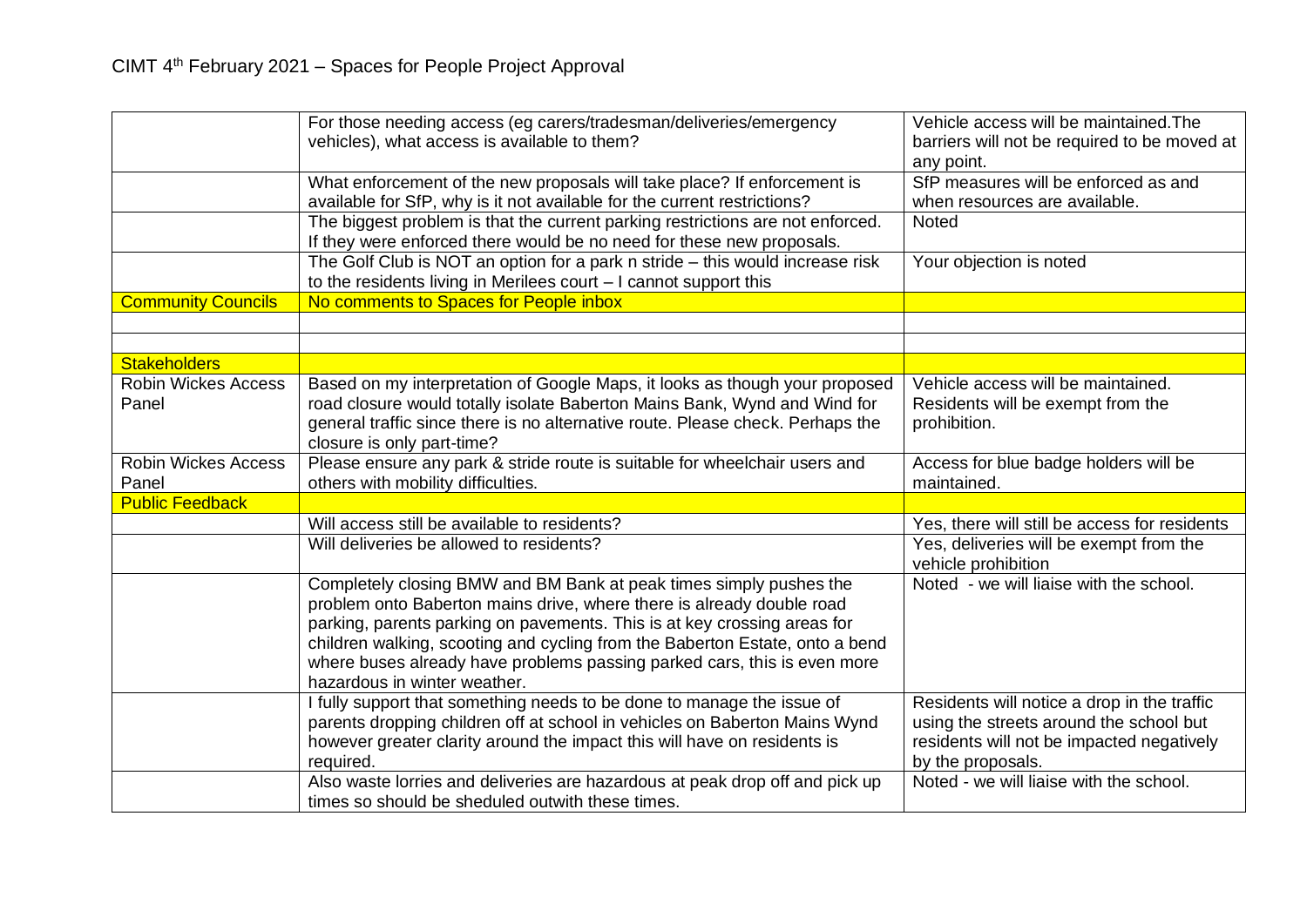|             | Will the restrictions only be in place for a set time period each day such as<br>drop off and pick up time from the school?                                                                                                                                                                                                                                                                | The closure will be made on a temporary<br>basis and will be 24/7 as we do not have<br>resources to open and close the road at<br>specific times of day.                                                                                                   |
|-------------|--------------------------------------------------------------------------------------------------------------------------------------------------------------------------------------------------------------------------------------------------------------------------------------------------------------------------------------------------------------------------------------------|------------------------------------------------------------------------------------------------------------------------------------------------------------------------------------------------------------------------------------------------------------|
|             | Firm plans for Edinburgh Council to close off BMW and have an access only<br>for residents during school hours                                                                                                                                                                                                                                                                             | The closure will be made on a temporary<br>basis and will be 24/7 as we do not have<br>resources to open and close the road at<br>specific times of day.                                                                                                   |
|             | We need an enforceable deterrent to make sure parents do not park<br>irresponsibly.                                                                                                                                                                                                                                                                                                        | Noted - we will liaise with the school.                                                                                                                                                                                                                    |
|             | Barrier at the school gate similar to one half way up the second hill within the<br>car park                                                                                                                                                                                                                                                                                               |                                                                                                                                                                                                                                                            |
|             | Parents to be charged for parking illegally                                                                                                                                                                                                                                                                                                                                                | The closure will be enforced under a<br>temporary traffic regulation order. (TTRO)                                                                                                                                                                         |
|             | <b>CCTV</b> cameras installed                                                                                                                                                                                                                                                                                                                                                              | This is not legally permitted in Scotland.                                                                                                                                                                                                                 |
|             | Parking at the golf club not a viable option as the streets on the approach are<br>already very busy                                                                                                                                                                                                                                                                                       | noted                                                                                                                                                                                                                                                      |
|             | Ask parents to walk or cycle rather than drive                                                                                                                                                                                                                                                                                                                                             | We have done this in the past, we have<br>had park smart campaigns over the past<br>few years. We will continue to work with<br>the school on this.                                                                                                        |
|             | This is an over reaction to the accident that occurred with the gas main                                                                                                                                                                                                                                                                                                                   | This is a 'spaces for people' project and<br>has no link with the incident with the gas<br>main. It is purely to allow parents to<br>physically distance on the route to school<br>and to make sure that we do not have<br>congestion at the school gates. |
| Commonplace |                                                                                                                                                                                                                                                                                                                                                                                            |                                                                                                                                                                                                                                                            |
|             | Introduce no entry (eastbound) to junction of Woodhall Terrace and<br>Baberton Avenue for motorised vehicles. This means continued access for<br>cyclists<br>Runs 24/7, as opposed to being restricted to specific hours<br>I believe this change will reduce 'rat runners' and improve the safety of local<br>residents by reducing the risk of an accident, especially during rush hour. | Out with the scope of this project                                                                                                                                                                                                                         |